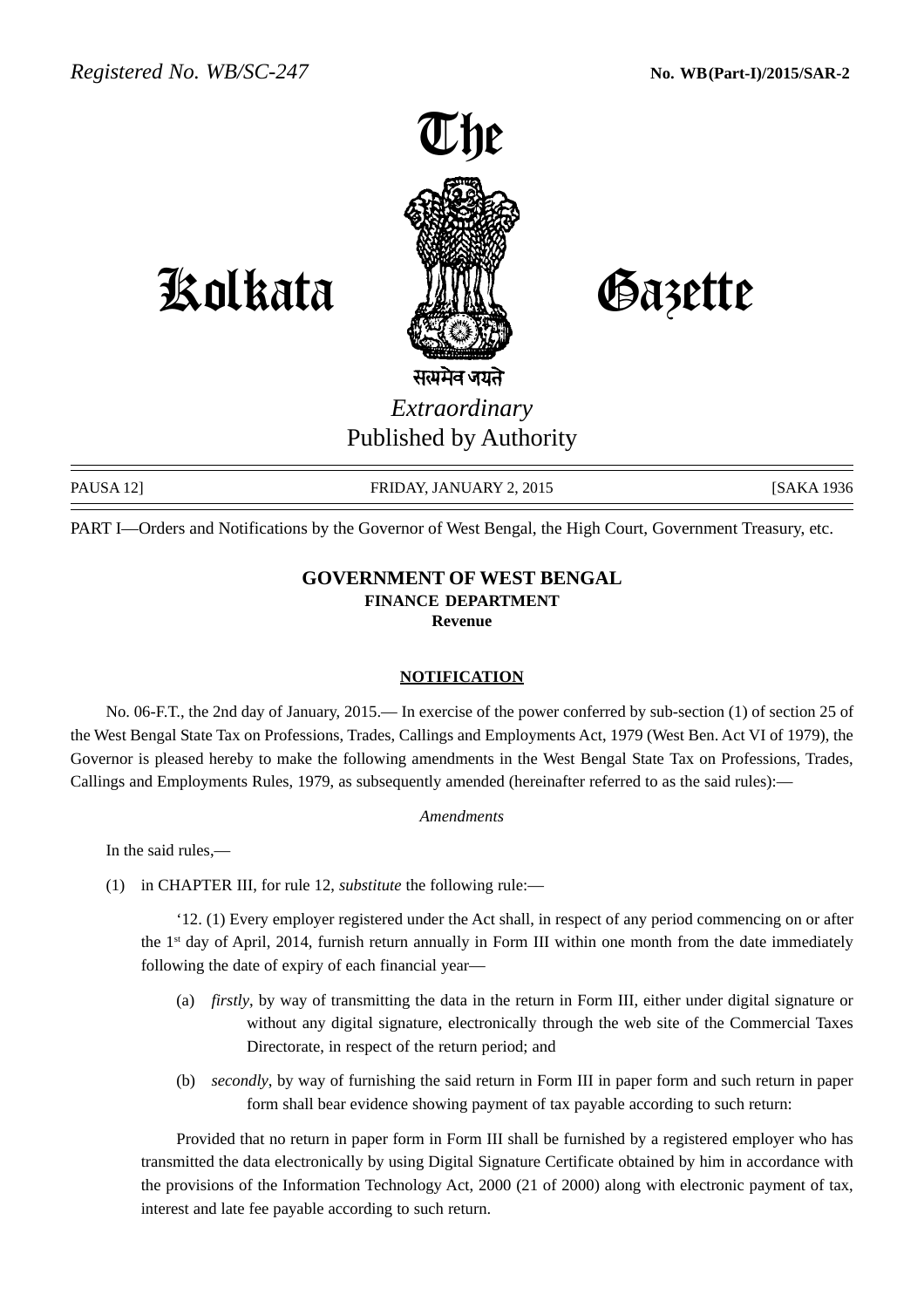#### (2) Where—

- (a) the data in the return in Form III has been electronically transmitted within one month from the date immediately following the date of expiry of each financial year or such extended prescribed date for furnishing such return and such return in Form III in paper form has been furnished within fifteen days from the expiry of the month in which such return is due to be furnished or such extended date as may be prescribed, the date of transmitting the data in the return electronically through the said web site shall be the date of furnishing such return;
- (b) the data in the return in Form III has been transmitted electronically within one month from the date immediately following the date of expiry of each financial year or such extended prescribed date for furnishing such return but such return in Form III in paper form is furnished after fifteen days from the expiry of the month in which such return is due to be furnished or such extended date as may be prescribed, the date when such return in Form III in paper form is furnished, shall be deemed to be the date of furnishing such return;
- (c) the data in the return in Form III has been transmitted electronically after one month from the date immediately following the date of expiry of each financial year or such extended prescribed date for furnishing such return, the date when such return in Form III in paper form is furnished shall be deemed to be the date of furnishing such return:

Provided that where a registered employer, who is required to furnish return under sub-rule (1) electronically in Form III in respect of any return period and where the tax and interest, if any, payable according to that return are paid within one month from the date immediately following the date of expiry of the return period of such return, transmission of data electronically pertaining to that return period is completed within such date as may be specified by the Commissioner and furnishing of Form III in paper form in respect of that period is made within such further date as may be specified by the Commissioner, such return shall, notwithstanding anything contained in sub-rule (1) and this sub-rule, be deemed to have been furnished within the prescribed date.

- (3) Every registered employer, who is required to furnish return according to sub-rule (1), shall—
	- (a) pay into the appropriate Government Treasury under the appropriate challan the amount of tax payable according to his accounts for each of the first eleven months of such year within twenty-one days from the expiry of each month; and
	- (b) pay into the appropriate Government Treasury under the appropriate challan the balance amount of tax which remains after deducting the amount of tax paid for the first eleven months as referred to in clause (a) from the total amount of tax payable according to the return for such year before furnishing such return;
	- (c) pay into the appropriate Government Treasury under the appropriate challan showing separately the amount of late fee of rupees two hundred for the first English Calendar month or part thereof delay in furnishing return relating to period commencing on or after the first day of April, 2010 and rupees one hundred for every subsequent English Calendar month or part thereof delay in furnishing such return, due according to the return for such year before furnishing such return by him.
- (4) Before any registered employer furnishes the return required by sub-rule (1), he shall pay into the appropriate Government Treasury the full amount of tax, interest and late fee due according to the return in the manner prescribed in sub-rule (6).
- (5) The employer required to pay any amount of tax, penalty, interest or composition money under the provisions of the Act other than the amount payable as per return under sub-rule (1) , shall credit the same in the appropriate treasury in the manner prescribed in sub-rule (6).
- (6) Notwithstanding anything contained in this rule, an employer or a person shall make payment of tax, interest, late fee or any other fee, penalty or composition money, payable by or due from him under the Act electronically through the GRIPS portal of the Finance Department, Government of West Bengal: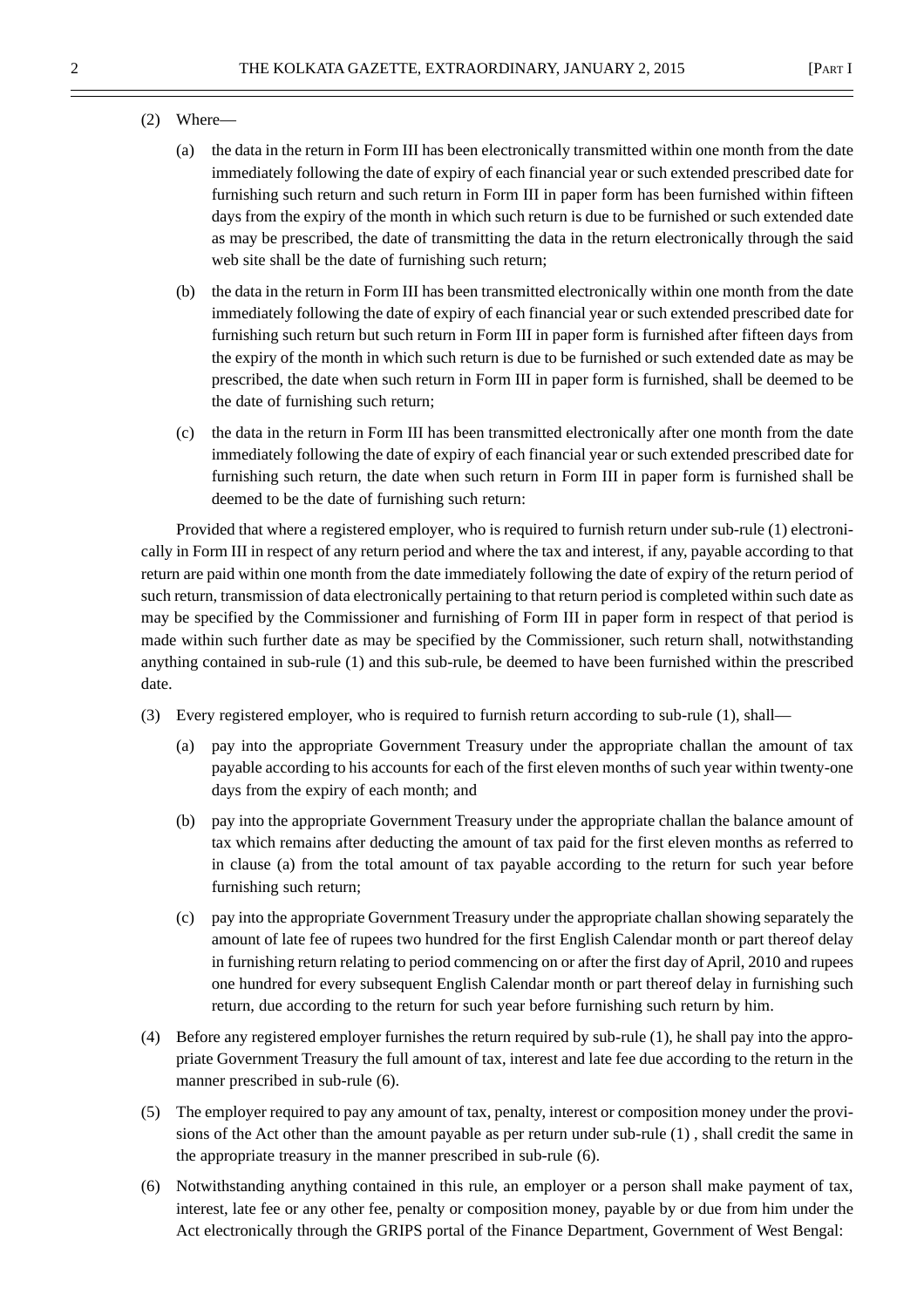Provided that the Commissioner may, if finds it necessary, prescribe by issue of order such alternative manner in which an employer or a person may make any payment required under the Act.

- (7) Notwithstanding anything contained elsewhere in this rule, a registered employer having more than one place of work under the jurisdiction of different authorities may, upon his applying to the Commissioner, be permitted to furnish a consolidated return and pay taxes from his principal place of work in respect of all the places of work for which separate certificates of registration under rule 3 have been obtained by such employer subject to the following conditions:-
	- (a) that the complete records of disbursement of salaries and wages in respect of all the places of work for which separate certificates of registration have been obtained are maintained in the principal place of work;
	- (b) that the return in Form III shall accompany a complete list of all places of work with their respective registration number;
	- (c) that if the employer fails to comply with the provisions of the Act, the permission granted may be revoked by the Commissioner after giving the employer reasonable opportunity of being heard. On such revocation, the employer shall be required to furnish return from all the places of work in respect of which separate certificates of registration have been granted and pay taxes in accordance with the provisions of sub-rules  $(1)$ ,  $(3)$  and  $(4)$ .
- (8) The Commissioner in granting permission to the registered employer under sub-rule (7) shall keep the different prescribed authorities having jurisdiction over the places of work of such employer informed of the fact that permission has been granted to the employer to file a consolidated return and to pay taxes from his principal place of work and thereupon each prescribed authority shall keep an appropriate note in the file of the employer registered in his jurisdiction.
- (9) All proceedings in respect of a registered employer furnishing consolidated return under sub-rule (7) shall stand transferred to the prescribed authority having jurisdiction over the principal place of work of the employer from the authorities having jurisdiction over the other places of work granting certificates of registration under rule 3.

*Explanation–* In this rule, the expression "Commissioner" includes an Additional Commissioner of Profession Tax appointed under sub-section (2) of section 12.

- (10) Every employer or person shall, in addition to the accounts and documents referred to in sub-section (1) of section 15, keep and maintain a true and up-to-date accounts and records relating to disbursement of salaries and wages including allowances in respect of his employees or workers in a register in Form XVI.
- (11) A registered employer as referred to in sub-section (la) of section 15, shall submit to the prescribed authority a certificate in the following format, duly filled in and signed by the practising Chartered Accountant, Cost Accountant or Company Secretary who has verified the books of accounts and other records of such registered employer relating to the year for which the said certificate is required to be issued, within seven months from the closing of such year:—

#### **"CERTIFICATE OF COMPLIANCE**

## **[Issued as per provision of section 15(1 a) of the West Bengal State Tax on Professions, Trades, Callings and Employments Act, 1979]**

| Certified that I have verified the books of accounts and other records including challans and return filed for the year |
|-------------------------------------------------------------------------------------------------------------------------|
|                                                                                                                         |
|                                                                                                                         |
|                                                                                                                         |
|                                                                                                                         |
|                                                                                                                         |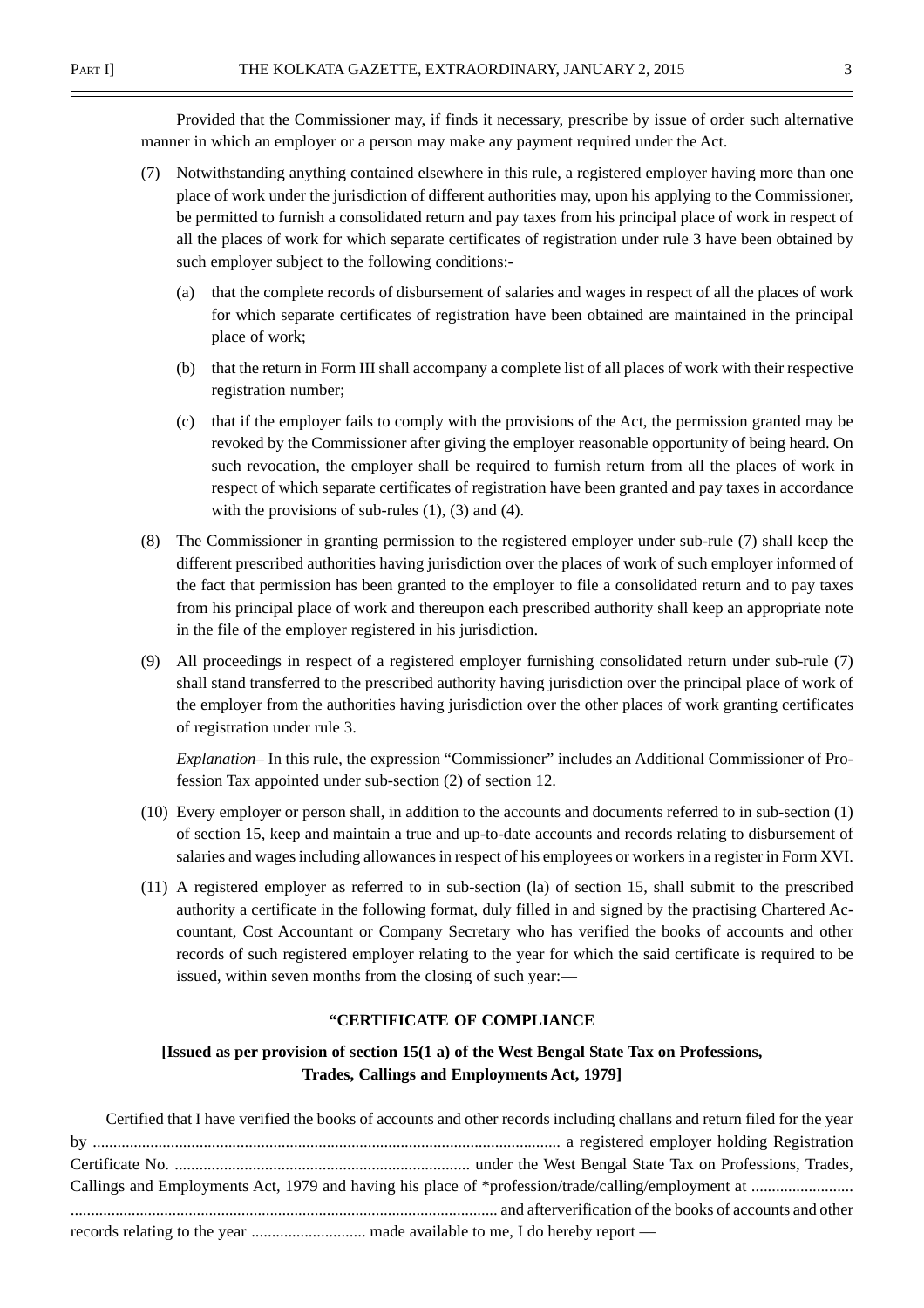4 THE KOLKATA GAZETTE, EXTRAORDINARY, JANUARY 2, 2015 [PART I

- (a) that the tax payable and the interest if any, payable thereon for delayed payment of such tax under the West Bengal State Tax on Professions, Trades, Callings and Employments Act, 1979 and rules made there-under, for the year ........................... have been duly calculated by the aforesaid employer and shown in the return submitted by him to the prescribed authority;
- (b) that the said tax and interest, if any, have been paid by the aforesaid employer in the appropriate manner to the Government Treasury.

Particulars of tax and interest paid, if any, and returns filed by the aforesaid employer are furnished below:—

| Period | Amount of tax | Amount of interest | <b>Return</b> | Remarks  |
|--------|---------------|--------------------|---------------|----------|
| ended  | paid (Rs.)    | paid (Rs.)         | filed on      | (if any) |

*General remarks:*

- 1. Comments regarding non-availability of books of accounts:
- 2. Comments regarding default in payment of tax or non submission of return:
- 3. Any other comments as found fit and appropriate:

Seal

Place : ..................................................................................

Date : (Signature of the practising Chartered Accountant / Cost Accountant/Company Secretary)

(Registration No.) ......................................................

Note : \*Strike out whichever is not applicable.";

(12) The provisions of rule 12A, rule 12B, rule 12C and 12D, shall not be applicable in respect of an employer furnishing return annually under this rule.';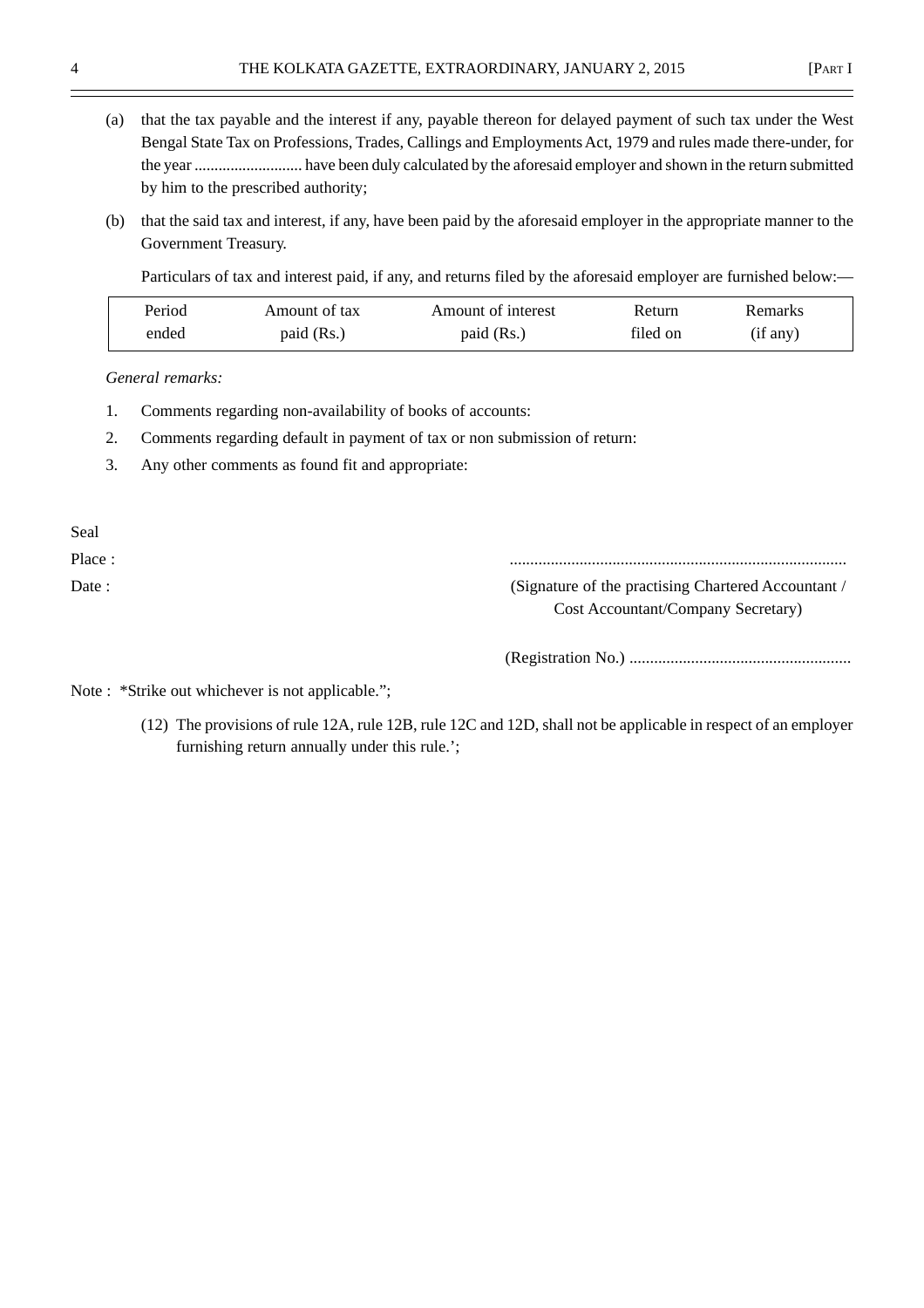|    | for Form III, <i>substitute</i> the following form:-<br>(2)                                                                                  |
|----|----------------------------------------------------------------------------------------------------------------------------------------------|
|    | "The West Bengal State Tax on Professions, Trades, Callings and Employments Rules, 1979                                                      |
|    | <b>FORM III</b>                                                                                                                              |
|    | [See rule 12]                                                                                                                                |
|    | Return of tax payable by a registered employer under the West Bengal State Tax on Professions,<br>Trades, Callings and Employments Act, 1979 |
|    | (Use capital letters only while furnishing the following information)                                                                        |
| A. |                                                                                                                                              |
| В. |                                                                                                                                              |
| C. | Please tick whichever is applicable: Original Return / Revised Return                                                                        |
| D. |                                                                                                                                              |
| E. | Period :                                                                                                                                     |
| F. |                                                                                                                                              |
| G. |                                                                                                                                              |
| Н. |                                                                                                                                              |
| I. |                                                                                                                                              |
| J. |                                                                                                                                              |
|    | $\mathbf{r}$ , and the set of $\mathbf{r}$                                                                                                   |

**K.** Email id : .....................................................................................................................................................................

## **L. Profession Tax deducted / payable under this return period:**

| <b>Months</b> | <b>Monthly salary or wages</b><br>(as per serial No. 1 of the<br>Schedule); specify the slab(s) | Number of<br><b>Employees</b> | <b>Rate of Tax</b><br>(in Rs. per month) | <b>Calculated Tax</b><br>(Rs.) |
|---------------|-------------------------------------------------------------------------------------------------|-------------------------------|------------------------------------------|--------------------------------|
|               |                                                                                                 |                               |                                          |                                |

## **M. Table for Payment of Arrear :**

| <b>For The Period</b> | <b>Disbursement Month</b> | <b>Arrear Profession Tax (Rs.)</b> |
|-----------------------|---------------------------|------------------------------------|
|                       |                           |                                    |

**N.** Total Profession Tax Deducted (Excluding Arrear) : Rs. ....................................................

- **O.** Total Arrear Tax Deducted : Rs. ....................................................
- **P.** Grand Total : Rs. ....................................................

## **Q. Summary of payment made during this return period :**

| For the Period    |                   | Date of                                                     | GRN or      | Name of the bank | P. Tax   | Interest | Late fees | Total    |
|-------------------|-------------------|-------------------------------------------------------------|-------------|------------------|----------|----------|-----------|----------|
| From<br>To        |                   | payment                                                     | Challan No. | (for payment by) | (in Rs.) | (in Rs.) | (in Rs.)  | (in Rs.) |
| $\text{(mm/yyy)}$ | $\text{(mm/yyy)}$ | (dd/mm/yyyy)                                                |             | challan)         |          |          |           |          |
|                   |                   |                                                             |             |                  |          |          |           |          |
| the Return Period |                   | <b>Total Profession Tax, Interest, Late Fee Paid during</b> |             |                  |          |          |           |          |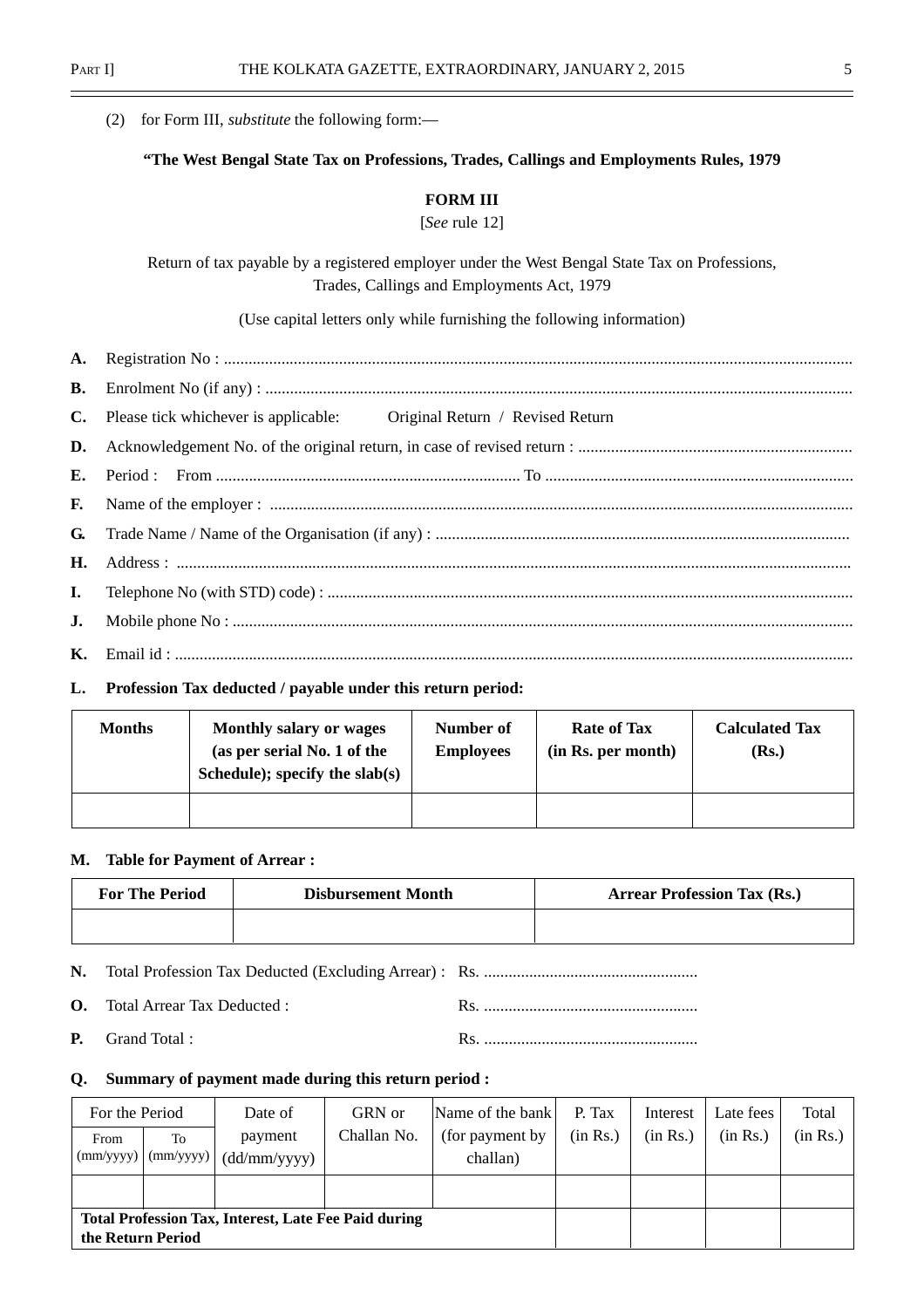|  | <b>R.</b> (a) Tax paid in excess (if any): |  |
|--|--------------------------------------------|--|
|  |                                            |  |
|  |                                            |  |

I do hereby declare and/or affirm that :

- 1. The information furnished above as well as in the Annexure hereto are true to the best of my knowledge and belief; and
- 2. I am aware of the fact this return along with Annexure in paper form accompanied by proof of payment, showing payment of tax, interest and late fee payable according to this return, shall have to be furnished to the prescribed authority within the time limit as prescribed in rule 12.

Signature

Status ...............................................................